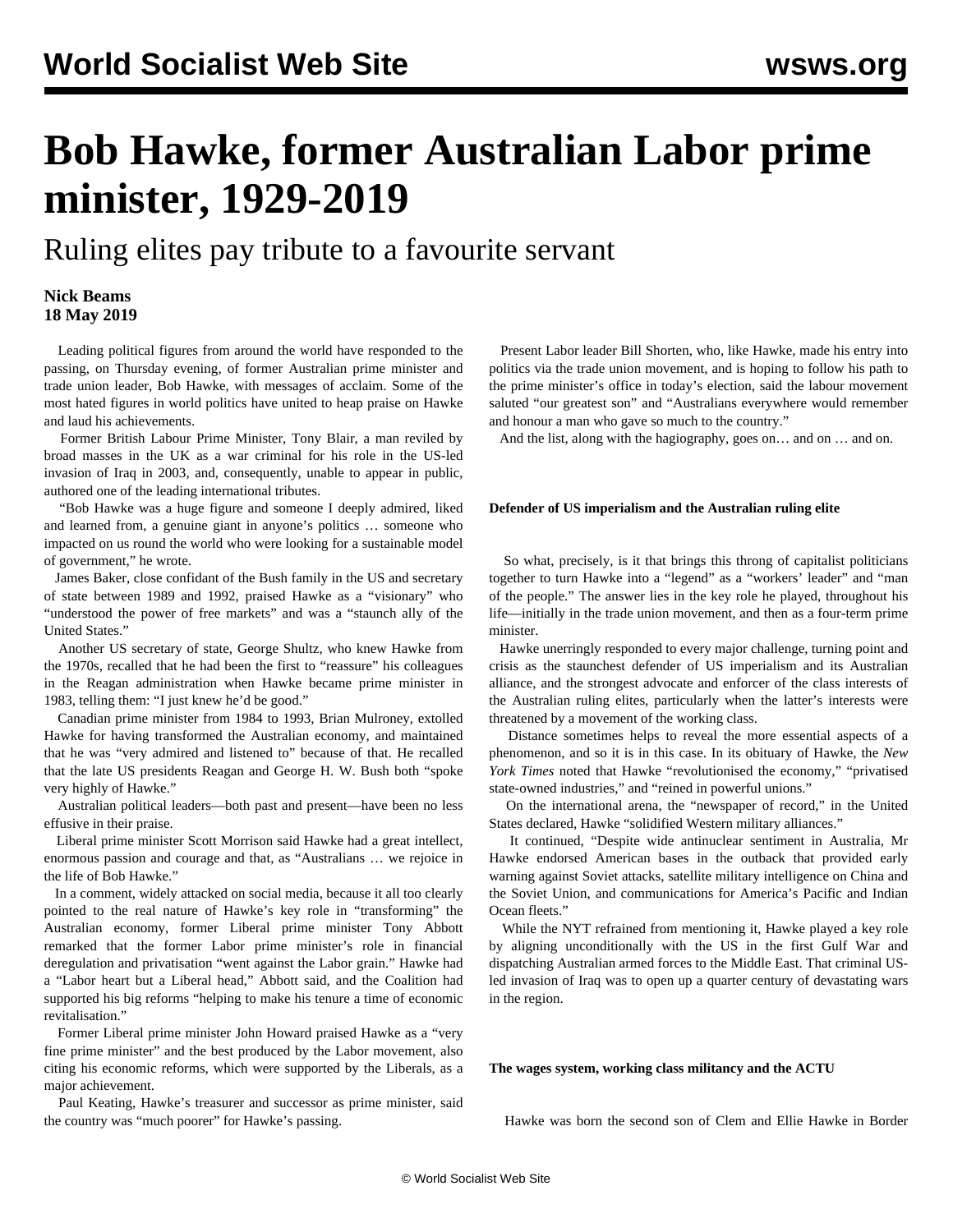Town, South Australia, in 1929 on the eve of the Great Depression. His father was a minister in the Congregational Church and his mother a former school teacher. In 1939, after the death of the first born son, the family moved to Perth, Western Australia, where Hawke obtained a scholarship to Perth Modern School. He was connected by family ties to the Labor party as Albert, Clem's brother, was a minister in the state Labor government, later to become premier of the state.

 He graduated from high school in 1946 and went on to study law at the University of Western Australia. Active in the Labor Club at the university, in 1952 Hawke was awarded a Rhodes scholarship to study at Oxford, arriving there the following year. He completed Bachelor of Letters in 1955, and in 1956 went to the Australian National University in Canberra, where he completed a doctorate on the Australian wages system.

 In 1958, Albert Monk, the prominent, right-wing leader of the country's peak union body, the Australian Council of Trade Unions (ACTU), recruited Hawke to become its research officer and advocate, before the country's Arbitration Commission.

 The Australian wages system had been centralised under federation in 1901. The key determinant was the so-called basic wage, which provided the platform for wage levels across the economy. These were enshrined in a series of state-sanctioned agreements, known as "awards." A rise in the basic wage would be followed by an upward adjustment for other areas.

 Under Hawke's advocacy, the union movement secured some significant improvements. In the final analysis, however, these were due not to his arguments, complex and detailed as they were. Rather, the Commission's response was to the growing upsurge of the Australian working class in the 1960s, which was part of an emerging international phenomenon.

 In 1966, the ACTU won a significant wage rise. But employers in the metal trades, which had been forced to make over-award payments in many areas, decided that, contrary to previous practice, they would not pass the increase on. A series of militant struggles ensued, particularly in the highly industrialised western suburbs of Melbourne, and the employers were pushed back.

#### **The CIA and Hawke's rise to ACTU president**

 These turbulent events continued, culminating in Hawke being voted in as president of the ACTU.

 Militant sections of the working class had been chafing under the Arbitration Commission's harsh penal powers, which had been utilised to shackle industrial action, and so, after their wage victories of 1966 and 1967, they began looking for an opportunity to get rid of them.

 Opportunity struck in May 1969, when Victorian tramways union official Clarrie O'Shea was jailed for the non-payment of a fine that had been imposed on his union. Industrial action erupted, culminating in an unofficial three-day near general strike, which only ended when an anonymous "lottery winner" paid his fine, thus freeing O'Shea from jail.

 The right-wing Monk leadership of the ACTU, which had been the chief enforcer of the Arbitration Commission's decisions, opposed the strike. Recognising that, under conditions of rising working class militancy his time was up, Monk decided to step down and an election was called for a new ACTU president. Hawke stepped forward as a "left" candidate—backed by the Stalinist Communist Party, whose members held significant positions in the trade unions—against the representative of the old guard, Harold Souter, then ACTU secretary.

 Hawke was also endorsed by the labour attaché at the US embassy, a CIA operative. Over the years, successive attachés had cultivated Hawke, with one reporting in 1966 that he was regarded by "some people even as a future prime minister of Australia." A report from the embassy on the 1969 ACTU presidential election concluded that "both Souter and Hawke can be considered friends of the US."

 Well before he became prime minister, Hawke demonstrated that the CIA's faith in him had not been misplaced.

#### **Hawke, Whitlam and the Canberra coup**

 By November 1975, the world economy was experiencing its most serious economic downturn since the Great Depression. Whitlam's Labor government had been unable to contain the rising anger and militancy in the working class. This led Governor-General Sir John Kerr to sack the government over its inability to secure the budget's passage through the Senate, due to Liberal party opposition.

 This was the background to the infamous 1975 Canberra Coup—a conspiracy involving the highest levels of the Australian state, including the military, as well as the CIA. A government, which the working class had elected twice in the space of three years, was simply ousted by the head of state, the Queen's representative in Australia. Hawke, together with his Stalinist Communist Party supporters in the trade union apparatus, worked to prevent the eruption of a general strike, as workers throughout the country downed tools and walked off the job in response. Both Whitlam and Hawke were acutely aware that a general strike under such fraught conditions would have moved far beyond the framework of parliamentary politics.

 Whitlam accepted his dismissal noting, in his later account of events, that had he continued to remain in the parliament Kerr "would call out the troops."

 With Whitlam, Hawke played the key role in suppressing the working class. As millions of workers waited for the call to take action, Hawke, at a press conference, declared, "What has happened today could unleash forces in this country the like of which we have never seen. We are on the edge of something quite terrible and therefore it is important that the Australian people should respond to leadership."

 That "leadership" consisted in shackling the working class behind the parliamentary set-up, thus enabling the coup to succeed and prepare the way for the victory of the Liberal party, under the newly installed prime minister Malcolm Fraser, at the December 13 election.

#### **The origins and impact of the Prices and Incomes Accord**

 Significantly, in all the recent effusive commentary, no reference has been made to Hawke's treacherous role in the events of 1975. Even after the passage of nearly 44 years it remains unmentionable, because of what it exposed about the real nature of so-called constitutional rule and bourgeois "democracy."

 In the aftermath of the Canberra coup, and the invoking of the antidemocratic emergency powers embodied in the governor-general, the Labor and trade union leaders drew certain conclusions: that they needed to develop new mechanisms to suppress challenges to capitalist rule by the working class.

 This was the origin of the Prices and Incomes accord, which became the centrepiece of the Labor government, installed in 1983, of Prime Minister Hawke.

Under Fraser's government, Hawke had become known as the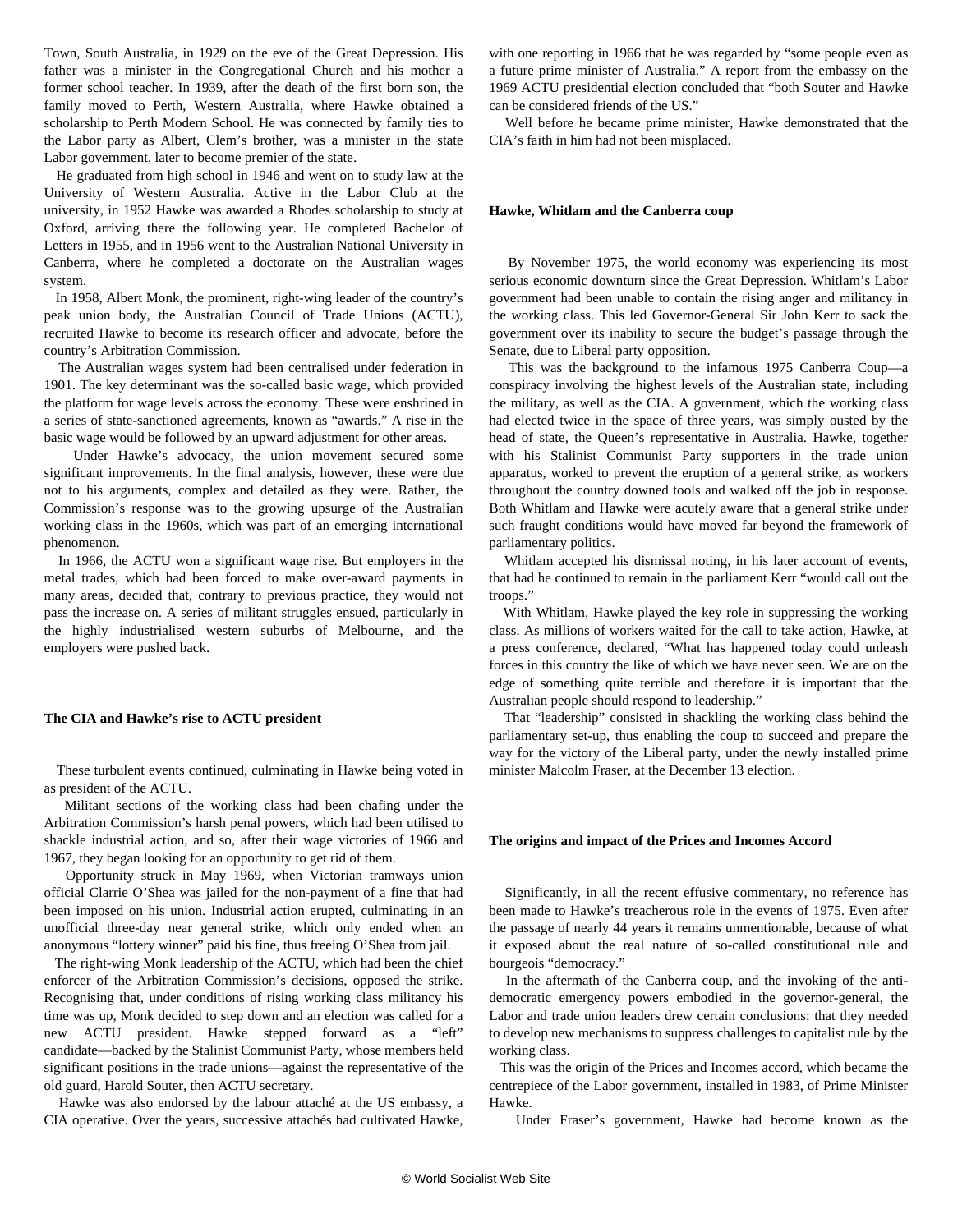"industrial fireman," for his skill in hosing down and selling out industrial struggles, especially when they threatened to politically challenge the government. For his part, Whitlam later wrote that the chief economic failing of his government "resulted from the wage explosion of 1974."

 The Fraser government was increasingly unable to control the working class, after a series of wage and job cuts were implemented, creating rising class tensions. The ruling elites began to search for an alternative—a government that could implement a program akin to the class war agenda being implemented at the time in the US under Reagan, and in Britain under Thatcher.

 On the very day Prime Minister Fraser moved to call an election, in February 1983, then Labor opposition leader Bill Hayden was persuaded, under great pressure, to stand down and create the conditions for Hawke to lead the Labor Party to what was always going to be an easy victory.

 This was an inner party coup, orchestrated by the media and its endless commentary opinion polls in favour of Hawke, along with considerable support from big business leaders, on the one hand, and the Communist Party Stalinists, on the other.

 Five weeks after winning office, on March 5, 1983, Hawke convened an economic summit, before parliament had even met, comprising the trade unions, big business and social welfare organisations, to enshrine the "Accord."

 ACTU secretary Bill Kelty opened the summit, telling employers that the trade unions were not "ideological lemmings" and accepted the need for enterprises to make a profit, which would be achieved through the cutting of real wages.

 Hawke later commented that the summit "took the employers somewhat by surprise, for they were not quite used to the idea of trade unionists agreeing to wage restraint, let alone urging it." Little wonder that transport mogul Sir Peter Abeles, a long-time confidant of Hawke, called for employer groups to join the Accord.

#### **Accelerating attacks on the working class**

 The Accord succeeded in its remit. In the course of five years it cut real wages by 7 percent.

 Any sections of the trade union movement whose membership opposed the Accord were destroyed—for example, the militant Builders Labourers Federation, metal trades shop committees, whose semi-independent organisations came under attack by their own unions.

 Hawke spearheaded these attacks, which were part of an international offensive by the ruling classes around the world. While Reagan and Thatcher have gone down in infamy, Hawke's role, on behalf of Labor and the trade unions, while equally destructive of the organised working class, is less well known.

 This class war offensive culminated in 1989 when the Australian Federation of Air Pilots issued a claim for a wage increase to make up for wages lost under the national wages system and to initiate industrial action to back their demands. Hawke's government, along with the ACTU and airlines boss Abeles, launched legal actions carrying huge punitive fines. When the federation rejected Hawke's terms, he declared: "It's war."

 His Labor government brought in the air force to break the strike, the first time troops were used in an industrial conflict since Labor Prime Minister Ben Chifley had called in soldiers to break a coal miners' strike in 1949.

 The ferocity of the Hawke government's action was received with shock, even by extreme right-wing organisations. Former treasury secretary John Stone, writing on behalf of the anti-working class H. R. Nicholls Society, wrote: "Mr Hawke's zeal in all these matters… went even further than our own. The H. R. Nicholls Society had never argued that a body of employees should not have the right to be represented by a union (or association) of their own free choosing, a basic right which Mr Hawke and Sir Peter Abeles were determined to deny to the pilots."

#### **The deregulation of the Australian economy**

 The forcible suppression of wages was only one part of Hawke's agenda. Central was the much-touted "opening up" of the Australian economy to international finance capital. Within weeks of taking office, Hawke's government floated the Australian dollar, and privatised key state-owned corporations, such as the airline Qantas and the Commonwealth Bank.

 Corporate tax rates were cut as well as the top levels of income tax. Dividend imputation was introduced, so shareholders could claim tax deductions from dividend income, already taxed at company level, aimed at boosting investment in the stock market.

 Financial deregulation generated a share market and financial boom as the economy was opened up to plunder by international finance—in the much vaunted "revitalisation," a central feature of the current Hawke hagiography. These "free market" measures initiated processes whereby the financial system became a mechanism for siphoning wealth up the income scale, while wages and social conditions stagnated or worsened.

 Its impact reached down to every factory and workplace. In 1987, the ACTU adopted a report, entitled *Australia Reconstructed*, prepared mainly by leading Stalinist and "trade union strategist" Laurie Carmichael, arguing that the globalisation of production and global finance meant the trade unions could no longer function as defence organisations of the working class.

 As ACTU secretary Bill Kelty said, "structural change and the promotion of a productive culture are necessary to enhance our international competitiveness." Henceforth, the unions had to respond to "international pressures," i.e., enforce the drive by global capital and the financial markets for increased profits, at workers' direct expense.

#### **Hawke's "foreign policy"**

 Hawke's domestic role was replicated in his foreign policy. As the *New York Times* noted, he was a key defender of the US alliance and a supporter of its global offensives.

 A crucial turning point was first Gulf War against Iraq in 1990. Seeking to take advantage of the deepening crisis of the Soviet Union, which led to its dissolution in 1991, the first Bush administration launched war against Iraq on the basis, as Bush put it, of constructing a "new world order" based on US military domination in every corner of the globe.

 In line with his life-long collaboration with US imperialism, including his fulsome backing for its gendarme in the Middle East, Israel, Hawke was an enthusiastic supporter.

 As Paul Kelly, international editor of Murdoch's *Australian*, noted in his obituary, while Australia's contribution only consisted of three ships, it was a turning point for the Labor party and the left, still shaped by the experience of the Vietnam War. "While Australia's contribution was small, the significance of the decision was great—the nation had moved beyond the psychology of Vietnam."

 In other words, the Hawke government had ridden over anti-war sentiment, opening the way for the full participation of Australian